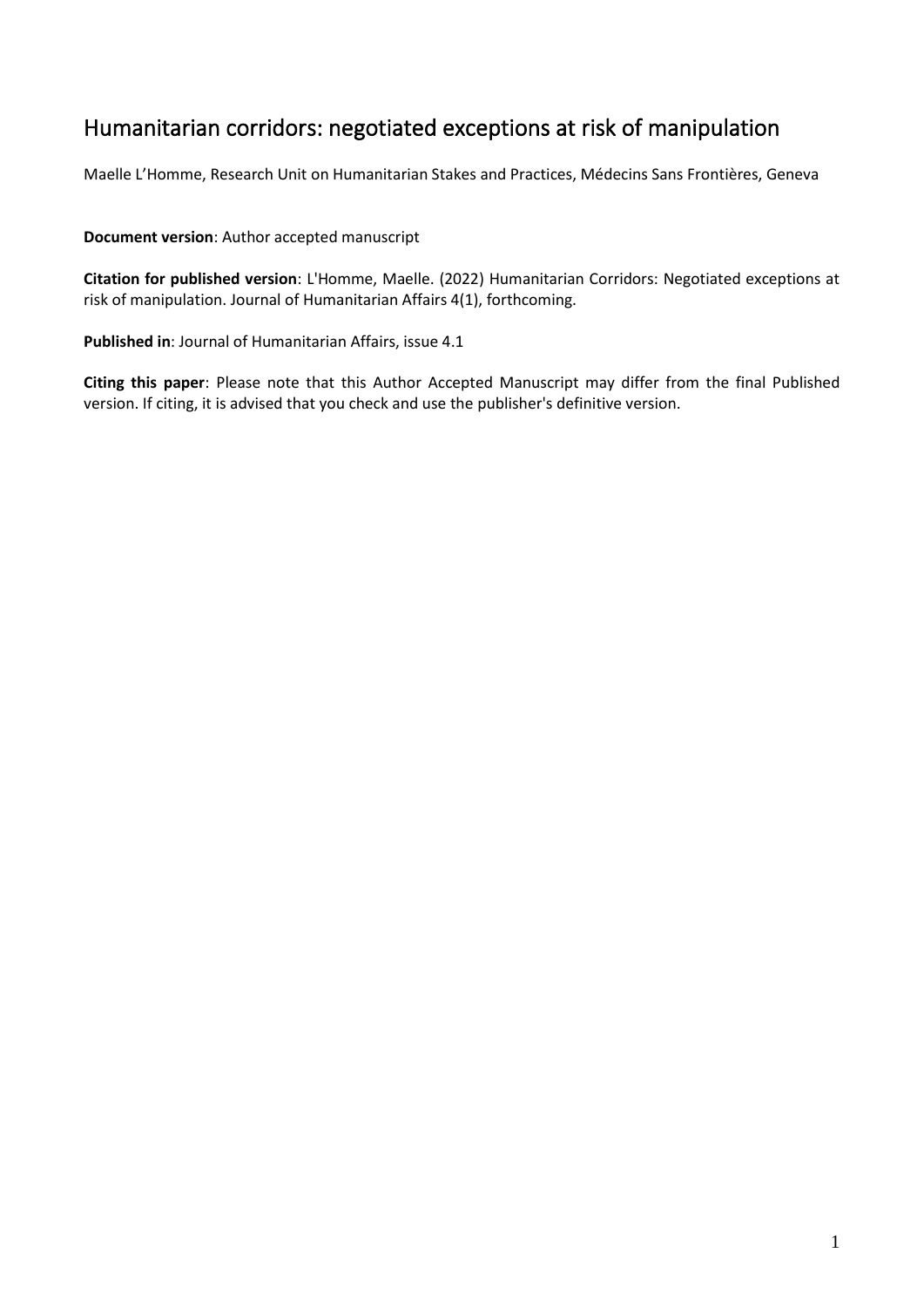# Humanitarian corridors: negotiated exceptions at risk of manipulation

Maelle L'Homme, Research Unit on Humanitarian Stakes and Practices, Médecins Sans Frontières, Geneva

#### Abstract

In the absence of a normative framework, the concept of humanitarian corridor lacks a consistent definition and is highly vulnerable to political interpretation. The notion underwent multiple semantic shifts, from referring to a right of passage in situations of armed conflict, to an appeal to facilitated access in the face of bordure closures or bureaucratic constraints. The diverse range of situations in reference to which the terms 'humanitarian corridor', 'relief corridor' or 'access corridor' are used, often interchangeably, is matched only by the diverse range of actors that use them. Calls for their opening have become so common that corridors seem increasingly considered a relevant modality of humanitarian action despite much ambiguity around what they are expected to achieve, how much protection they offer, and how they are likely to affect the overall dynamic of conflicts. Meant to allow the unobstructed deployment of humanitarian aid and/or the evacuation of civilians, humanitarian corridors are, by definition, temporary and limited in geographical scope. As such, they are a timid assertion of the principle of free access to victims, prone to manipulation by belligerents or third parties to serve war strategies or to project an image of civility. Looking at the wide array of its application in history, the author puts the use of the concept into perspective, drawing on a variety of examples to illustrate how both the idea and its implementation have been problematic. A few operational recommendations are then derived from this analysis for humanitarian practitioners to consider and adapt in light of their particular context.

#### Introduction

Pope Benedict XVI, Russian President Vladimir Putin and United Nations Secretary General António Guterres have at least one thing in common: they each, at different times and in reference to different contexts, called for or ordered the opening of so-called 'humanitarian corridors'. Whether it was to evacuate wounded civilians in South Ossetia in 2008, to implement a daily ceasefire in Syria's Eastern Ghouta in 2018, or to assist populations in Ethiopia's Tigray region in 2021, the notion is now so frequently invoked that it goes unnoticed in mainstream public discourse despite having no legal basis or strictly agreed upon definition.

Supposed to allow the unobstructed deployment of humanitarian aid and/or the evacuation of civilians, humanitarian corridors have most frequently been used in contexts of armed conflicts to secure passage through disputed territory. Their existence is grounded in what constitutes a core objective of the law of war: protecting civilian populations from military operations. But the fact that they are, by definition, temporary and limited in geographical scope, undermines existing obligations of all parties under international humanitarian law to allow civilians in areas affected by fighting to leave in search of safety and impartial aid to reach those in need. It is on that basis that the concept is not one which the International Committee of the Red Cross (ICRC) wishes to promote, even though it acknowledges its possible necessity for other humanitarian organisations<sup>i</sup> and has resorted to it on occasions<sup>ii</sup>.

Numerous examples of failed corridors and safe zones becoming the target of attacks during the post-Cold War era also suggest a disconnect between the apparent straightforwardness of the concept and its practical enforcement. Whether political forces engaged in armed conflict, state or non-state actors, will consent to the opening of a humanitarian corridor depends on how concerned they are about their population, on the importance they assign to their international image and how these two factors hang in the balance compared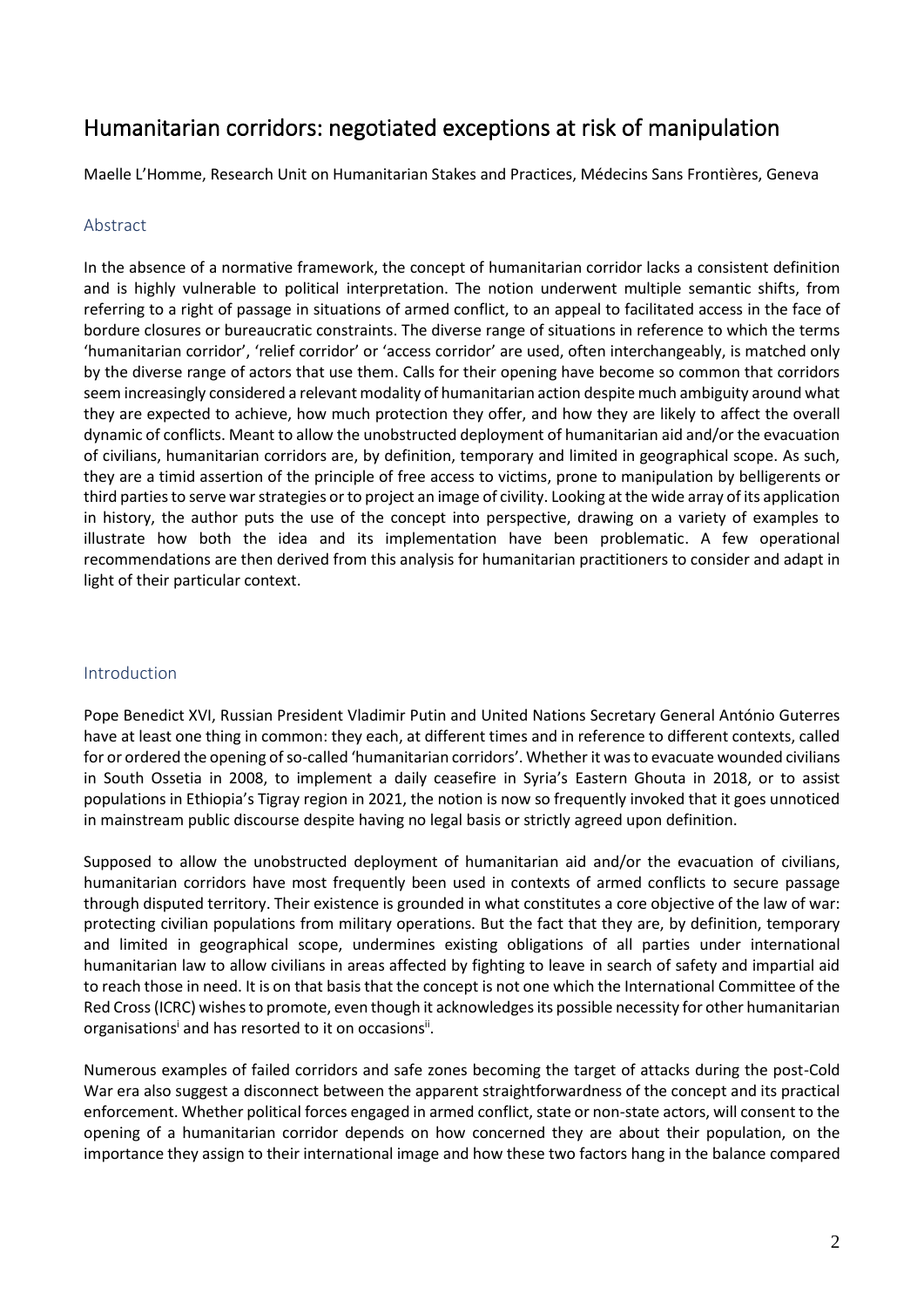to conflicting military interests. Yet arguably, it is also the vagueness of the concept itself which allows for diverging interpretations and, therefore, convenient ambiguity.

This article is a historically informed review of humanitarian corridors both as a modus operandi and as a terminology. It draws on an internal reflection from Médecins Sans Frontières (Doctors Without Borders) around the applicability of the notion to contemporary fields of intervention. A potential bias of this analysis is that it examines in priority instances gone wrong, thus omitting a number of contexts where the outcome was possibly more favourable. The purpose of this summary is therefore not to rule dogmatically for or against humanitarian corridors in general, but to explore its grey areas and to analyse in which cases, to what extent, under which conditions and at the cost of what possible manipulations the use of such corridors can be beneficial for the people concerned.

## Origins of a notion

Borrowed from the Italian *corridore*, meaning 'narrow passage' or 'place where one runs', the word corridor was used in the seventeenth century in the military sector to refer to the path that went around the fortifications and allowed rapid communication with troops. The term then underwent numerous changes in meaning in architectural semantics before being picked up by other fields such as biology and geography, where it was used in a more or less metaphorical sense to designate a passage, most often long and narrow, connecting two spaces. It is difficult to date the exact time when the image was applied to humanitarian action but worth highlighting that the idea to supply or evacuate a besieged city is not specific to humanitarianism.

Even when such operations made it possible to save human lives, they were first implemented by States themselves in the form of airlifts supporting politico-military ambitions. Well-known examples are the 1948- 1949 airlift by the American army into the city of Berlin, which served to provision both the garrisons of the Allied Forces and the civilian population during the blockade, and Operation Poomalai by the Indian Air Force over the besieged town of Jaffna in June 1987, intended to spare civilian casualties as well as to support to the Tamil separatist movement somewhat symbolically. Organising mass evacuation of civilians has also long been the prerogative of States, for humanitarian, political or military motives. Famous examples from the Second World War include Operation Kindertransport in which Jewish children were evacuated from areas under Nazi rule to the United Kingdom, and Operation Pied Piper in which British civilians, mostly children, were relocated from high- to low-risk areas to protect them from aerial bombings.

The airlift technique was applied to humanitarian action as early as 1968 in Biafra, to circumvent the blockade imposed on the enclave by the Nigerian army. Considered the world's largest civilian airlift with 5,300 flights delivering 60,000 tons of humanitarian supplies over a period of about two years, the Biafran airlift resulted from the efforts of an ad hoc coalition of international non-governmental organisations and the ICRC, frustrated by the failed negotiations with the Nigerian government. But it wasn't until the late 1980s and early 1990s, at a time marked by the resurgence of nationalist tensions following the disappearance of East-West antagonism and when the media coverage of the humanitarian consequences of multiplying intra-State conflicts favoured international intervention, that the humanitarian corridor terminology became part of the interventionist diplomacy lexicon.

Under the aegis of the United Nations, States tried to contain conflicts within their borders by creating neutral zones linked to humanitarian corridors supposed to encourage populations to stay or return to their country of origin by guaranteeing them assistance. The nature and modalities of assistance delivery thus radically changed to meet the needs of internally displaced populations, with humanitarian action increasingly deployed within zones of disputed sovereignty and no longer on their periphery. Consequently, humanitarianism at the heart of conflict dynamics and containment policies combined led relief operations to depend on the existence of humanitarian corridorsin Sudan in 1989, Iraqi Kurdistan in 1991, former Yugoslavia in 1992 and Rwanda in 1994 (Jean, 1997).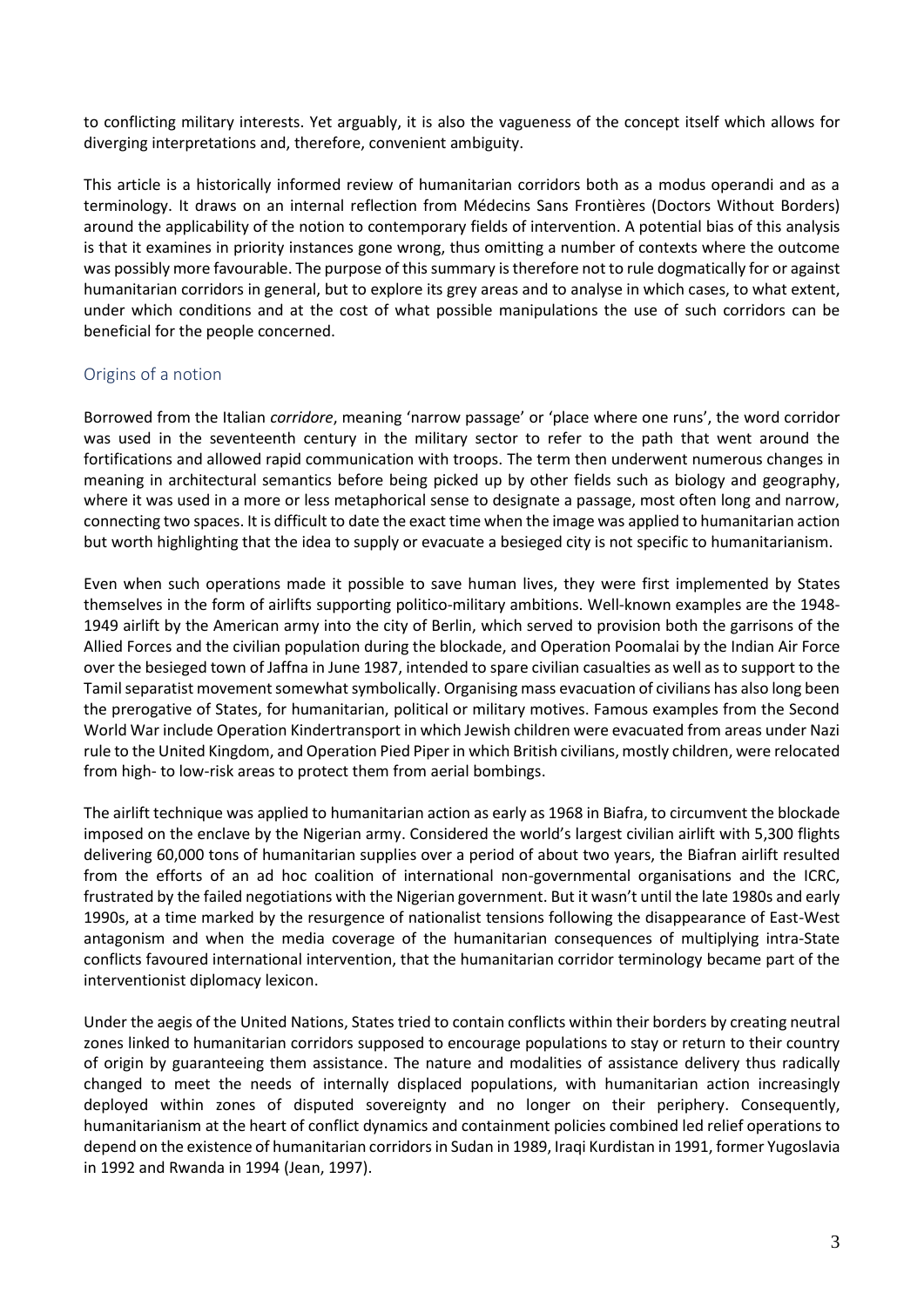#### The absence of a normative framework or consistent definition

The legal concept of 'relief corridors' appears in resolution 45/100 of the UN General Assembly from 14 December 1990. It alludes to the principle of free access to victims enshrined in the Geneva Conventions and reaffirmed in numerous resolutions of the UN General Assembly and Security Council since 1988 but it is nowhere defined. In fact, in spite of the rise of the 'right to interfere' and 'responsibility to protect' doctrines and the Security Council urging States to allow 'effective and unimpeded' delivery of humanitarian aid under increasingly binding terms, to the point of sometimes authorising the use of force to secure assistance operations, no subsequent resolution explicitly refers to corridors as a concrete way to deliver humanitarian aid and/or to organize the evacuation of civilians. Perhaps a notable exception is resolution 2165 of 14 July 2014 on Syria, which authorises the opening of border crossings meant to allow the delivery of aid to opposition-held areas – an idea very similar to that of humanitarian corridors.

Whether it is by land, sea, river or air, a humanitarian corridor is a strip of territory that is supposed to allow the unobstructed deployment of humanitarian aid and/or movement of civilians. This basic definition notwithstanding, the notion is ambiguous on both the intended objectives and the exact nature of the access constraints the corridor is supposed to circumvent. The two functions of a corridor, whether it be to transit aid or civilians, can co-exist at the same time. In the latter case, the corridor may be used both for the repatriation of a population (as was the case in Turkey-Iraqi Kurdistan in 1991-1996 and in Zaire-Rwanda in 1996) and for its evacuation, which remains the most common case. The evacuation can be general and massive or selective, depending on who is deemed to be under threat and vulnerable. For example, in Syria, the term 'humanitarian corridor' has been used widely to refer to the 'sheltering' of all civilians (in Alep in 2016, in Eastern Ghouta in 2018 and in Rubkan in 2019), whereas in reference to Gaza, the term referred to evacuation routes for the wounded only, set up as part of humanitarian pauses lasting a few hours. More recently, the term took on yet another meaning to designate a specific mechanism of relocating refugees from Lebanon, Ethiopia and Libya to Italy and France, under memoranda of understanding signed between public authorities and civil society organisations.

The intended objectives of a corridor are largely contingent on the context in which it is implemented. Most of the time, it provides access to an area whose sovereignty is challenged, during an armed conflict, as was the case in Bosnia in 1992-1995, in Chechnya in 2000, in Darfur in 2003-2006, and more recently in Ukraine, for the evacuation of the cities of Donetsk, Luhansk and Horlivka in 2014. But the opening of a humanitarian corridor can also be a response to border closure in peacetime. In 2014 for example, during the Ebola epidemic, Côte d'Ivoire and Senegal kept their borders closed with neighbouring Guinea and Liberia but opened humanitarian corridors to help expedite aid to these two countries heavily affected by the outbreak. Sometimes, corridors have as well been envisaged by third parties in an attempt to circumvent bureaucratic constraints – in Myanmar after cyclone Nargis in 2008, for example.

### Feasibility and protection dilemmas

Paradoxically, humanitarian corridors can only exist in hostile but relatively stable environments, to connect two well-defined territories, each under the fairly permanent control of clearly identifiable authorities. Archetypal yet exceptional, such situations are those of enclaves such as in Biafra in 1968, in Bosnia in 1992- 1995 or in Liberation Tigers of Tamil Eelam-held Vanni in Sri Lanka until 2009. But insofar as they impact the overall dynamic of conflicts by distorting issues of territorial control, contradicting siege strategies and disrupting military operations, the consent of both parties to the opening of corridors is almost always extremely difficult to obtain and fragile, which explains why corridors are frequently attacked soon after they are opened (Hoffman, 2020). In Chechnya in 1999, for example, corridors intended to allow civilians to flee bombed villages were themselves the target of bombings, so much so that some referred to them as 'death corridors'. Syria is another case in point, with reports of major escalations in ground offensives in Eastern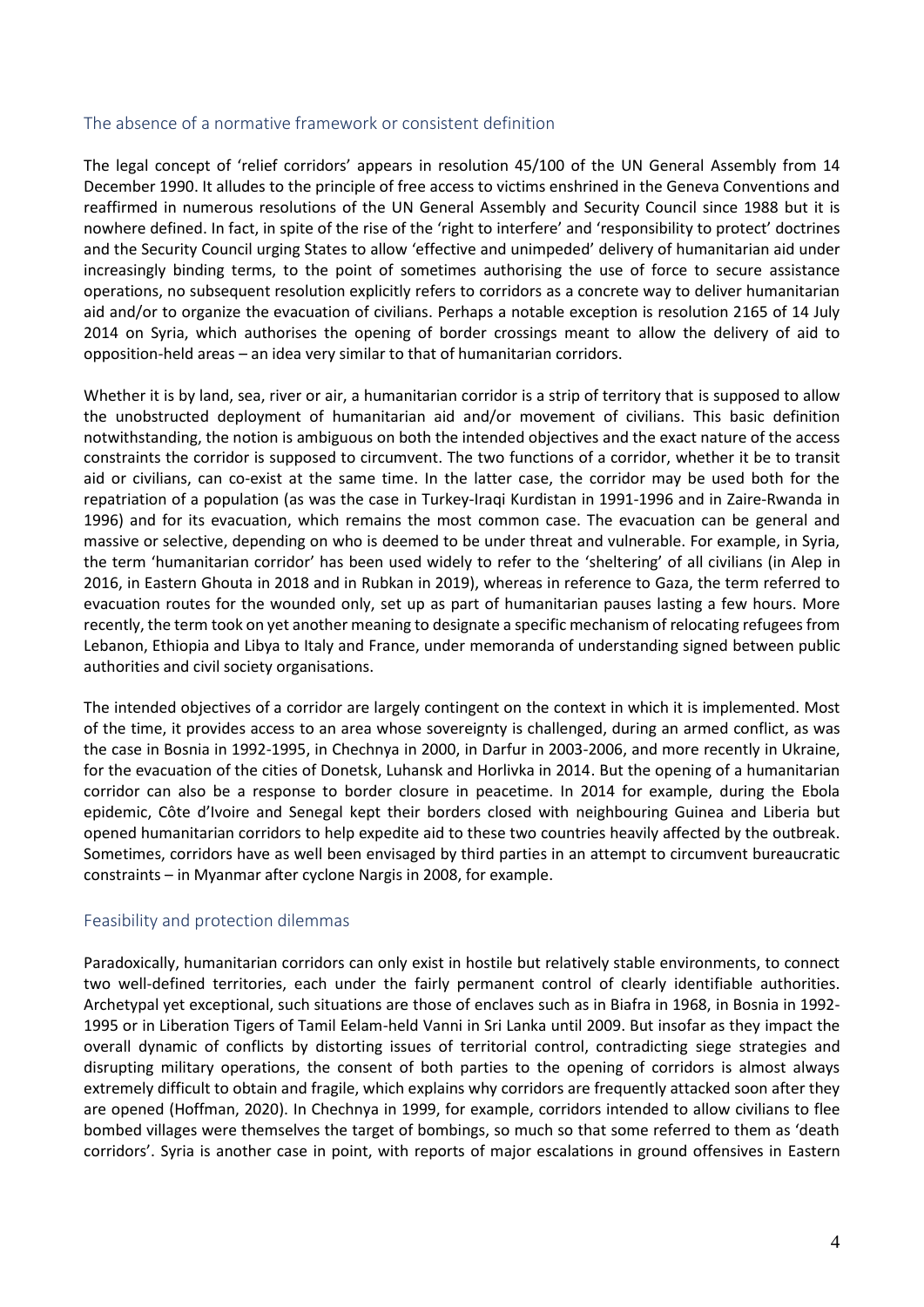Ghouta, just days after resolution 2401 calling for the deployment of humanitarian convoys was unanimously passed in February 2018 (Price, 2020).

Corridors enforced by military means are equally vulnerable to attack and even the presence of an international force mandated by a resolution of the UN Security Council has proven ineffective, if not counterproductive. In former Yugoslavia and Rwanda, the corridors connecting safe zones to the outside world were targeted as much as the zones themselves, by both parties. Between July 1992 and January 1996, for instance, the Sarajevo airlift was the target of over 270 incidents caused by both the Bosnian Serbs to prevent humanitarian aid and the Bosnian Muslims to provoke Western politicians into military intervention.

Humanitarian corridors are also likely to have the negative side-effect of diverting international attention from atrocities happening elsewhere and can be a deliberate stunt by belligerents wishing to regroup, build up arsenals or redeploy their forces. Such accusations have for instance been made against all parties during socalled 'humanitarian pauses' in Syria. Therefore, contrary to the image conveyed, the ethical dilemmas posed by humanitarian corridors in terms of protection concern both what happens within the corridor's perimeter and its potential wider impact on hostilities.

### Better some than no access?

Despite the difficulty to secure them, humanitarian corridors are often seen as a necessary compromise. The matter of their efficiency in terms of aid delivery is rarely addressed, both because they are usually deployed where there is no alternative access and because no one can know in retrospect what kind of assistance would have been possible had the corridor not existed. But their restrictive nature merits a few comments. Regardless of their specificities, whether they cross borders, frontlines, or both, all humanitarian corridors have two essential characteristics: they last only during a humanitarian pause or a resolution and rarely throughout a conflict, and they cover only a specific strip of territory. Yet, referring to an area (or moment in time) as 'special' or 'humanitarian' entails portraying everything around it as 'not humanitarian'. Therefore, questioning the impact of humanitarian corridors requires looking at what happens both within the delimited space and outside it, not only in terms of protection as pointed above but also in terms of needed assistance.

Inside the special zone supplied by dedicated corridors, one could argue that the aid channelled rarely meets the needs. Syria's Bab al-Hawa border crossing from Turkey, for example, was depicted as a 'crucial lifeline' supposed to allow aid to reach the three to four million inhabitants of north-west Syria. But corridors often only give access to a small area, while the population in need of assistance is generally scattered.<sup>ii</sup> Additionally, the appreciation of who needs assistance and who doesn't is not immune to political interpretation and manoeuvring, as illustrated by the competing narratives put forward during Security Council discussions around the successive extensions of Syria's cross-border aid mechanism.

Corridors are also not excluded from more direct forms of diversion or confiscation of aid through looting or blocking of convoys and control of beneficiaries. In this respect, the factors that led to the famine in Bahr el-Ghazal in 1998 during Operation Lifeline Sudan are well documented, including the way Khartoum and the Sudan People Liberation Army controlled aid distribution points and denied foreign agencies direct access to beneficiaries, despite the opening of 'corridors of tranquillity'.

More generally, just as the setting up of 'safe zones' may come at the price of abuses committed outside them (Keen, 2017), setting up humanitarian corridors usually implies renouncing broader access and potentially leaving other needs unaddressed. In that respect, humanitarian notification systems also known as 'deconfliction arrangements'<sup>iv</sup> may be corridors' most contemporary and, arguably, subtle incarnation. A response to the rise of aerial strikes on civilian sites particularly in Syria and in Yemen, such systems are supposed to reduce hazard for humanitarian personnel through the sharing of geographic coordinates of aid operations and movements with warring parties. But further to the fact that the arrangement has failed to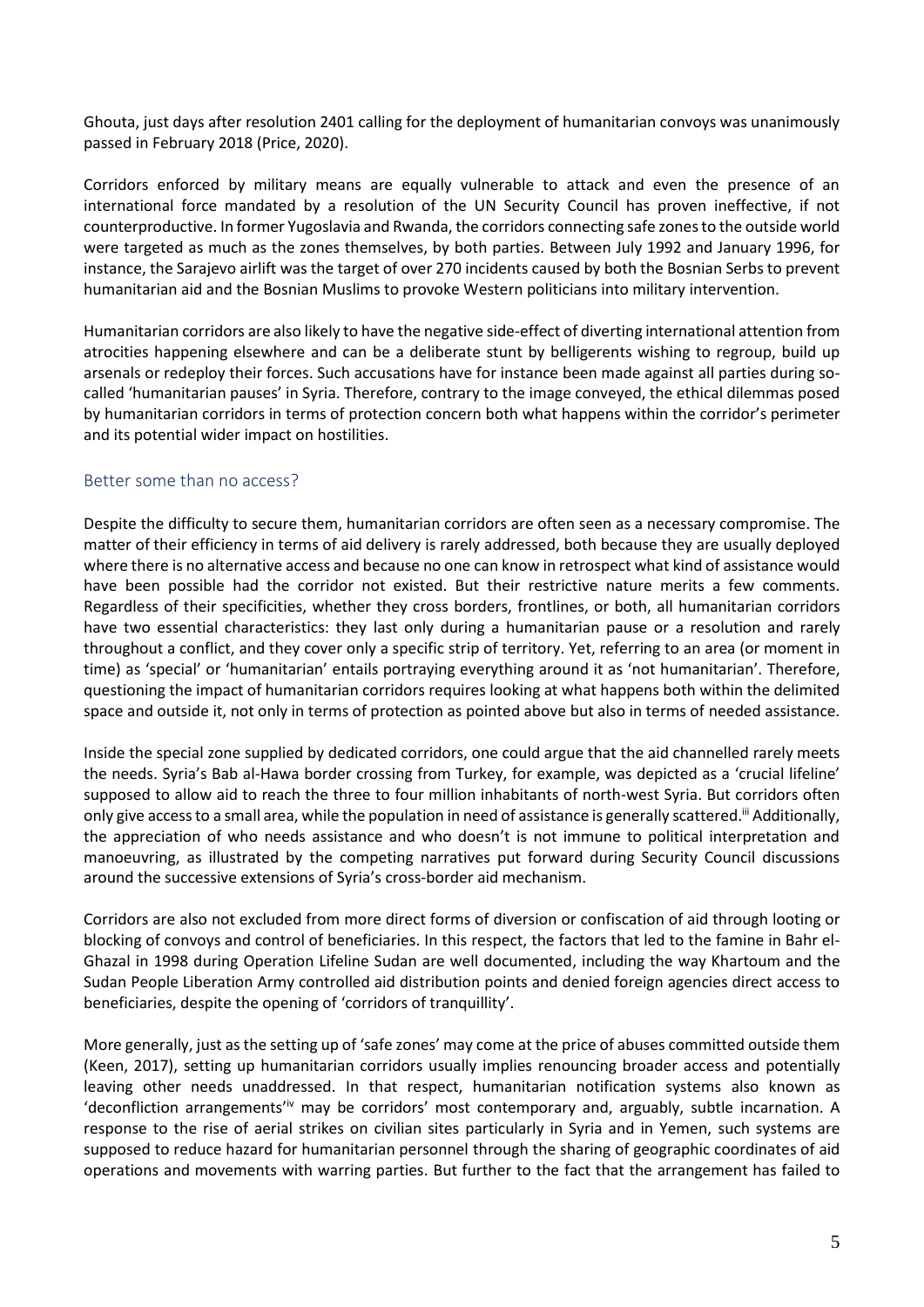prevent all incidents, it has the potential to restrict access by putting humanitarian organisations in the position of having to wait for tacit clearance or risk being denied protection.

## A fig leaf of respectability to highly political intentions

Corridors are inevitably part of a wider context of instrumentalisation of humanitarian rhetoric, best illustrated by the Ethiopian government's June 2021 announcement of a so-called 'humanitarian ceasefire' in Tigray, all the while continuing to hamper aid delivery. Apart from the intended or unintended negative side-effects presented so far, there is a number of ways in which humanitarian corridors have been blatantly manipulated in history. Occasionally, supply routes opened on humanitarian grounds have been abused by armed groups to smuggle weapons and munitions or recruit and repatriate troops. More often, belligerents have agreed to them for no other purpose than to keep up appearances on the international stage, soften their image and increase their credibility – for example, when Russia announced the opening of humanitarian corridors in Grozny in 1999, a few days after opening fire on civilians fleeing the city.

By establishing mechanisms for the exchange and transfer of populations which upset the balance of power, evacuation corridors are particularly prone to being used for war strategies. Parties may use them to force a population to move from a rebel zone to a government zone, as was the case in Syria in February 2019 when Russia unilaterally opened two humanitarian corridors to help the displaced population living in Rubkan return to government-held areas, after blockading the camp and obstructing assistance for years. Corridors intended to evacuate a besieged city may also serve war objectives by rendering it a legitimate target (even if this means negotiating the exit of rebel leaders before the final assault, as was the case in Mosul in 2016) or, in extreme cases, endorsing a policy of ethnic cleansing by forcibly emptying a region of its inhabitants (a clear objective of Serb nationalists in the Bosnian war, for example). Conversely, civilians have been used as human shields by rebel groups keeping them hostage in an attempt to secure military positions or to force governmental forces to commit war crimes. This was, for example, the strategy of the LTTE when the Sri Lankan government troops advanced on the Vanni region in early 2009.

Ultimately, what matters is the reason underlying the decision to open or to call for a humanitarian corridor. Corridors can be misappropriated by a third party or the international community to conceal a military intervention or, on the contrary, to create a diversion, reassure public opinion and hide political impotence in the face of the real problem. Several authors have analysed, for example, the policy of mass humanitarian aid provision in Bosnia in 1992 as a diversionary strategy due to the lack of politico-military initiatives to end the conflict (Jean, 2004). As pointed out earlier, there are also situations where calls for humanitarian corridors or cross-border mechanisms are considered ways to circumvent onerous administrative requirements and to force affected states into consenting to in-country presence. A well-known example of such political manoeuvring is in Myanmar in May 2008, where advocates of the right to intervene in France, the United Kingdom and the United States spearheaded calls for the opening of air and sea corridors following Cyclone Nargis.

### Conclusion: Translating historical analysis into practice

Far from the harmless right of passage they are made to embody, humanitarian corridors resemble more a timid assertion of the principle of free access to victims. Their normalisation in public discourse should therefore prompt caution. Corridors may be a useful tool to implement temporary, emergency interventions in hard-to-reach areas while continuing to advocate for more permanent and broader access, but the cost of building a separation between a humanitarian and a non-humanitarian space shouldn't be underestimated. In that sense, one could argue that so-called 'deconfliction systems' alter the principle of free access to victims into a series of negotiated exceptions and ultimately hinder the enforcement of international humanitarian law.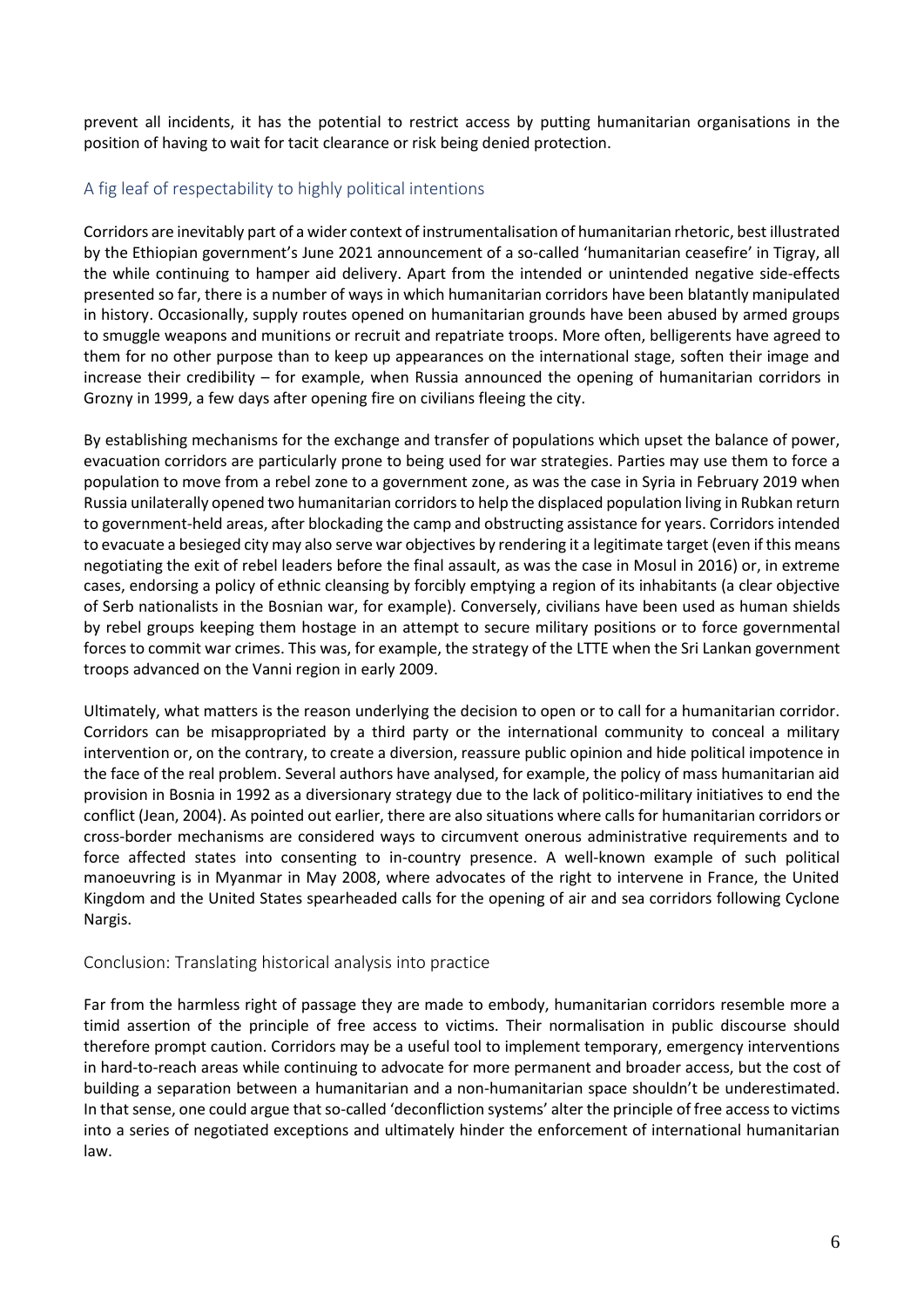Without overlooking or underestimating contextual specificities, practitioners might consider taking away three practical highlights from this short historical review. First, they might prefer avoiding the terminology of humanitarian corridors because of its profound ambiguities and vulnerability to political exploitation, as well as the false sense of safety the notion projects. Instead, it may be more useful to call an evacuation corridor exactly that, or to claim temporary and restricted access to a specific area. Second, the option of negotiating a restricted 'right of passage' might be better used as a last resort in contexts of open fighting and certainly not made the 'new normal' of humanitarian action, or practitioners risk mistaking 'passage' for 'access' in the face of bureaucratic impediments. Third, the political consequences of participating in the evacuation of civilians should be carefully weighed, both in terms of their prospects for return and in terms of what such an evacuation implies for those left behind.

### References

Couston, M. (1994), 'Couloirs d'urgence et zones de sécurité : les espaces de l'humanitaires', *Revue Droit et défense*, 1994/2, 13–18.

Dyer, O. and J. Siegel-Itzkovich (2006), 'Humanitarian Aid Corridor Fails to Materialise', *BMJ*, 333: 7562, 277. Hall, N. (2021), 'The Implications of the UN Cross-border vote in Syria', Centre for Strategic and International Studies, 4 June, www.csis.org/analysis/implications-un-cross-border-vote-syria

Hoffmann, S. (2020) 'Humanitarian Corridor', in De Lauri, A. (ed.) *Humanitarianism: Keywords* (Leiden, The Netherlands: Brill), pp. 95–7, doi: 10.1163/9789004431140.

Gillard, E.-C. (2013), 'The law regulating cross-border relief operations', *International Review of the Red Cross*, 95:890, 351–82.

Jarzombek, M. (2010), 'Corridor Spaces', *Critical Inquiry*, June, 728–71.

Jean, F. (1997), 'Le triomphe ambigu de l'aide humanitaire', *Coopération internationale : le temps des incertitudes, Tiers-Monde*, 38: 151, 641–58.

Jean, F. (2004), 'From Ethiopia to Chechnya, Reflections on Humanitarian Action 1988-1999', *Centre de Réflexion sur l'Action et les Savoirs Humanitaires*, April, https://msf-crash.org/sites/default/files/2017- 06/f309-fromethiopiatochechnyab.pdf.

Keen, D. (2017), 'Anything but safe: Problems with the Protection of Civilians in so-called "safe zones".', LSE Working paper Series 2017, No.17-187, London: LSE. https://www.lse.ac.uk/international-

development/Assets/Documents/PDFs/Working-Papers/WP-187.pdf

Kirisçi, K. (1996), 'Security for States versus refugees: "Operation Provide Comfort" and the April 1991 mass influx of refugees from Northern Iraq into Turkey', *Refuge*, June, 15: 3.

Malone, D. M. (2006), 'Creeping Unilateralism: Humanitarian Interventions and No-Fly Zones', in *The International Struggle over Iraq – Politics in the UN Security Council 1980-2005* (Oxford University Press), 84– 113.

Nyabeyeu Tchoukeu, L. (2018), 'L'action humanitaire', in Yawaga S. (dir), *Crises humanitaires et responsabilités* (Paris: L'Harmattan), pp. 559–92.

Price, R. A. (2020), 'Humanitarian pauses and corridors in contexts of conflict', *K4D Helpdesk Report 883* (Brighton, UK: Institute of Development Studies).

Zarocostas, J. (2006), 'Humanitarian Corridors Are Critical for Aid', *BMJ*, 2006, 333: 7561, 217.

Internet sources:

- 'Access to war victims in Iraq: humanitarian corridors and access to victims of war', interview of Balthasar Staehelin, Delegate General for the Middle East, April 3rd, 2003, URL:

http://www.icrc.org/en/doc/resources/documents/interview/5l9jzb.htm Accessed: 21/11/2021

- 'ICRC seeks humanitarian corridor in South Ossetia', *Reuters*, August 8, 2008, URL:

[www.reuters.com/article/idUSL8576465](http://www.reuters.com/article/idUSL8576465) Accessed: 23/11/2021